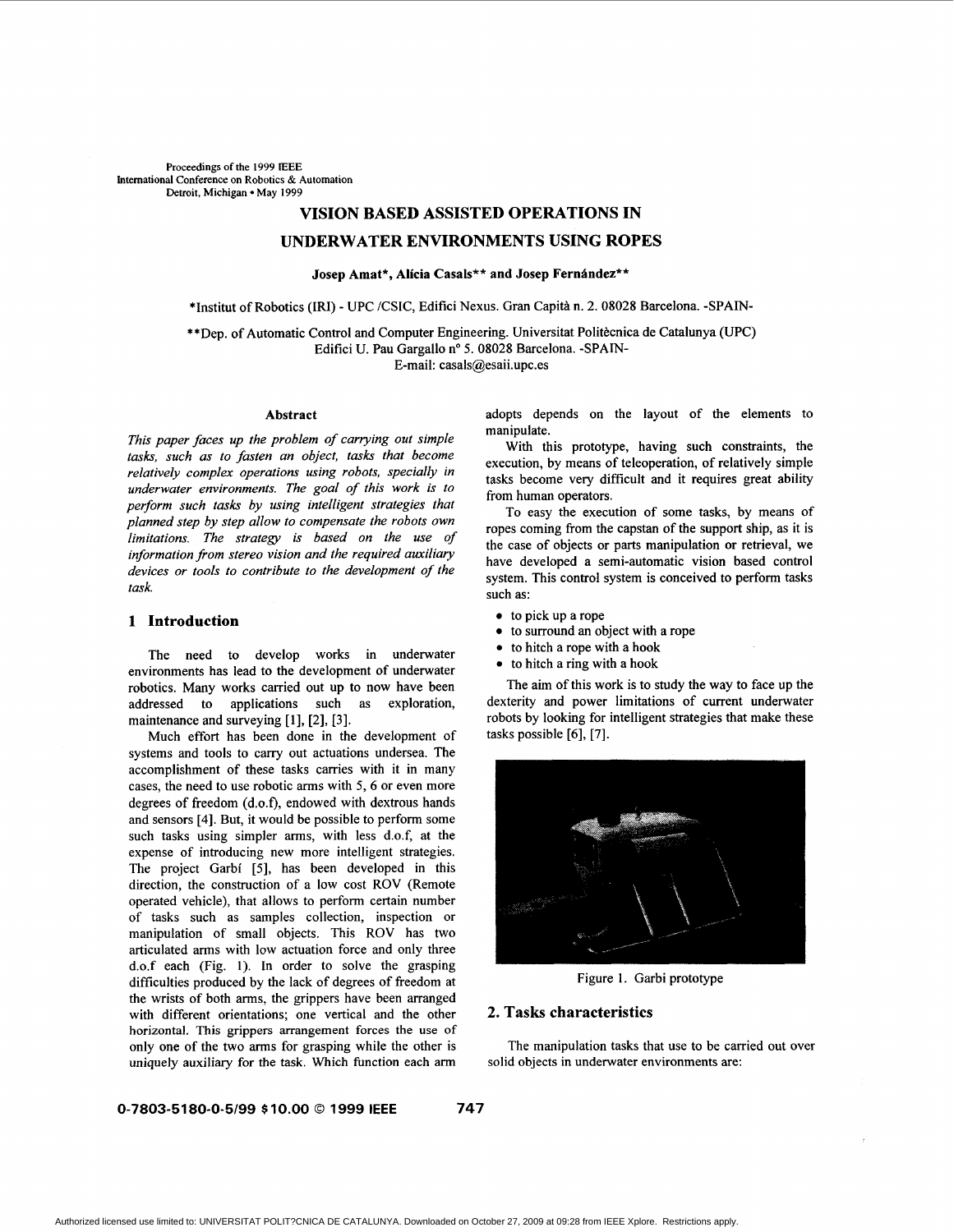- *0 Positioning:* To let an object on the sea bottom or on its site.
- *0 Retrieval:* To hoist something from the sea-bottom or from its site.
- *0 Moving, transferring:* To move an object from its original site, to follow trajectories free of obstacles or to move through obstacles.
- *Turning*: To modify the object position by rotation over its axis, or over other directions to orient it in space.
- *Observation:* Usually obtention of video images.
- *Machining*: To carry out some operation such as screwing, cleaning, drilling, welding...
- *Joining:* To perform different kind of connections such as coaxial joins, or insertions.

The execution of such tasks, that require to move objects or their retrieval, is very frequent. These tasks can not be directly performed with the ROV arms due to the high forces that would be required. But on the other side, these forces could be carried out by means of the traction of a capstan from the support ship.

Consequently, a semi-automatic system to control the robot arms has been developed. To execute some concrete actions the tasks are carried out with the aid of a rope externally controlled. The user is required to only define the goals, to initiate the robot arms manoeuvring and to abort it in case of failure, that is, whenever the operation does not progress as previously expected.

The control system is in charge of the control of certain tasks such **as:** to pick up a rope, to encircle or to hook an object. It has to control the two arms in coordination, from the images information obtained by the vision system.

### **3. The vision system**

The underwater vehicle, Garbi, is provided with a stereovision system that processes the images obtained from two cameras oriented towards the arms working area. The processing algorithm supplies the position of certain relevant elements in the 3D scene. So as to be able to perform automatically the task of manipulating the rope, the stereoscopic vision system developed performs basically the following tasks:

- *0* Scene segmentation for rope detection, based on the analysis of the image histogram.
- Determination of the 3D rope position. This data is calculated from the rope boundaries using stereovision. We use the epipolar constraint to determine homologue points in the two images in non-ambiguous rope segments.
- *0* Local texture analysis to solve the overlapping problem. This analysis is necessary since 3D data is not precise enough, due to digitising errors, to distinguish the rope segment above from the one below in a crossing point.
- *0* Generation of highlighted images to help the human operator to interpret visually ambiguous relative distances between the rope and the robot arm.

### **3. 1 Rope location**

The execution of the tasks requires to locate the rope position to determine the adequate grasping points and to decide the actions to carry out. The method used to locate the rope, as shown in [fig. 2](#page-2-0) consists of different steps:

- **1.** The image is binarised using a floating threshold.
- 2. Since the working image is expected to not cover all the rope length, we start the searching of the rope entering point in the image periphery, fig. 2b.
- To locate the whole visible rope, the algorithm starts a tracking process from the first rope point in the image border and then tracks the rope all along its visible length. The tracking starts using a window that has the same format as the initial window, and only an increment of  $\pm$  r pixels in the window size is allowed at each iteration, fig. 2c. (In this case  $r = 0$ ). **3.**
- The search of the next texel is done by correlation of the neighbour windows. When more than one neighbour texel is similar to its predecessor, as happens in a crossing point, the one that better maintains the previous direction, (an average of the three previous texels) is taken (Fig. 2d). **4.**
- After passing a loop, the algorithm again juxtaposes a new window where it founds the maximum number of white pixels (Fig. 2e). *5.*
- Once the tracking is finished, the algorithm searches for new rope segments not tracked yet, starting in the periphery, until no more points are found. *6.*

#### **3.2 Overlapping ambiguity in loops**

The algorithm for rope detection does not distinguish, in rope overlapping points, whether a rope segment is over or below. It only tracks the rope all along its length. To solve this ambiguity the rope texture is analysed based on the contour information. Fig. 3a shows the rope contour image.

The first step to solve this overlapping problem, not solved by the depth calculation of the rope segments in a crossing point, is to analyse the texture within the two windows, or texels, the anterior and posterior to one intersection. The texture measure is based on the analysis of the contours direction in each texel.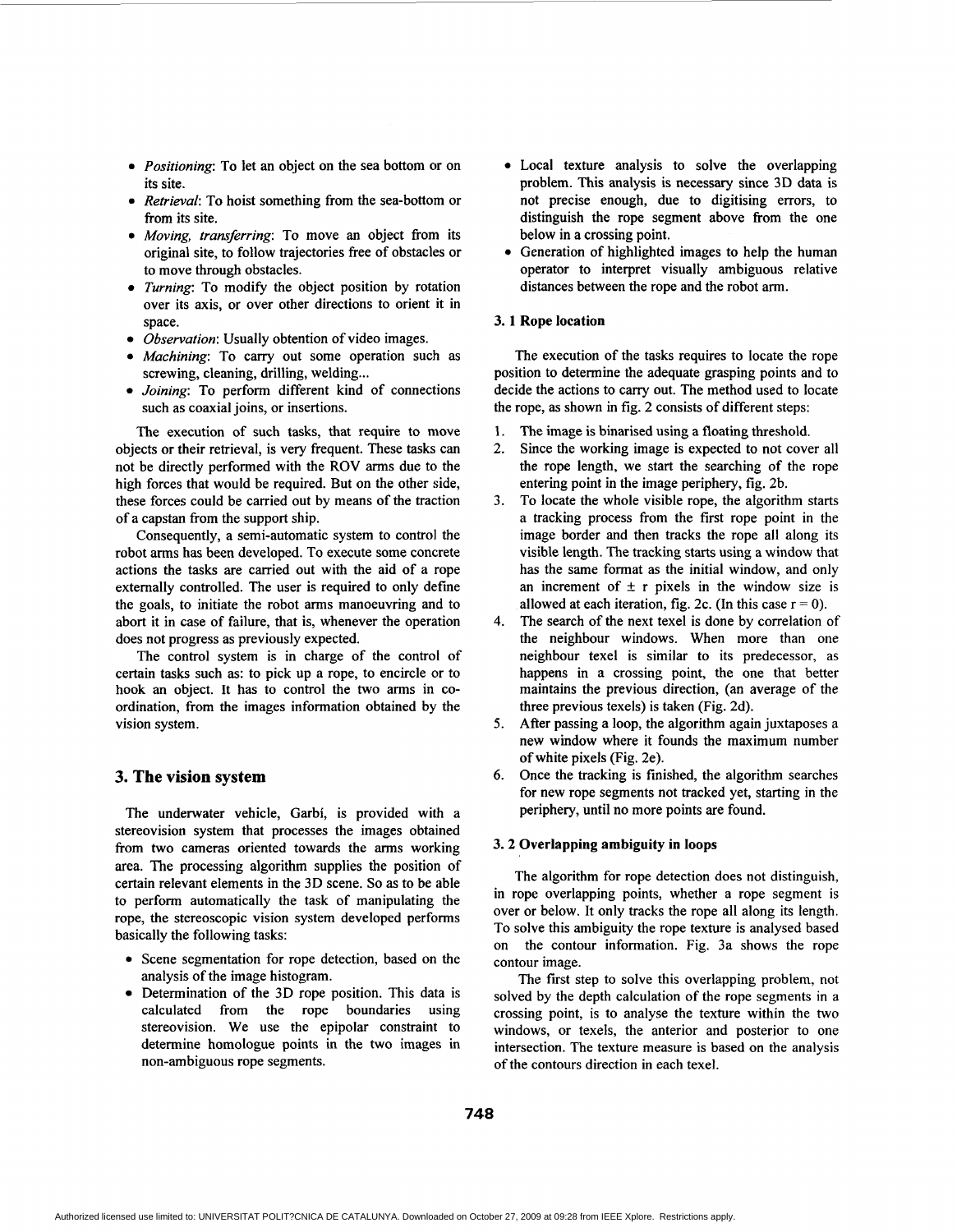<span id="page-2-0"></span>

a) Original image



c) Search of the entering point



e) Tracking in a loop, first run



b) Rope detection in the binarised image



d) Crossing a loop following the entering direction



e) The detected rope

Fig. 2 Image processing for rope location

The first step to solve this overlapping, not solved by the depth calculation of the rope segments in the crossing points, is to analyse the texture within the two windows, or texels, the anterior and posterior to one intersection. The texture measure is based on the analysis of the contours direction in each texel.

Next step consists on correlating the contours information of the windows entering and exiting an intersection with respect to the intersection windows, (fig. 3b). The similarity or dissimilarity among the texels around a crossing point determines which pair of texels maintain a continuity with the crossing visible point, the upper one. Fig. 3c shows the tracked rope, applying this algorithm, with indication of the above and below parts.

The rope continuity line, indicated in the image, is

completed calculating a polynomial function passing through four consecutive texel centre points.

[Fig.](#page-3-0) **4** shows the results obtained from the detection, location and tracking of ropes with different windings and the determination of their continuity or discontinuity in loops or crossings.

# **4. Underwater objects manipulation using ropes**

To plan the manipulation of objects the starting information consists of, on the one hand, the data provided by the vision system, and, on the other hand the definition of the tasks objectives.

**749**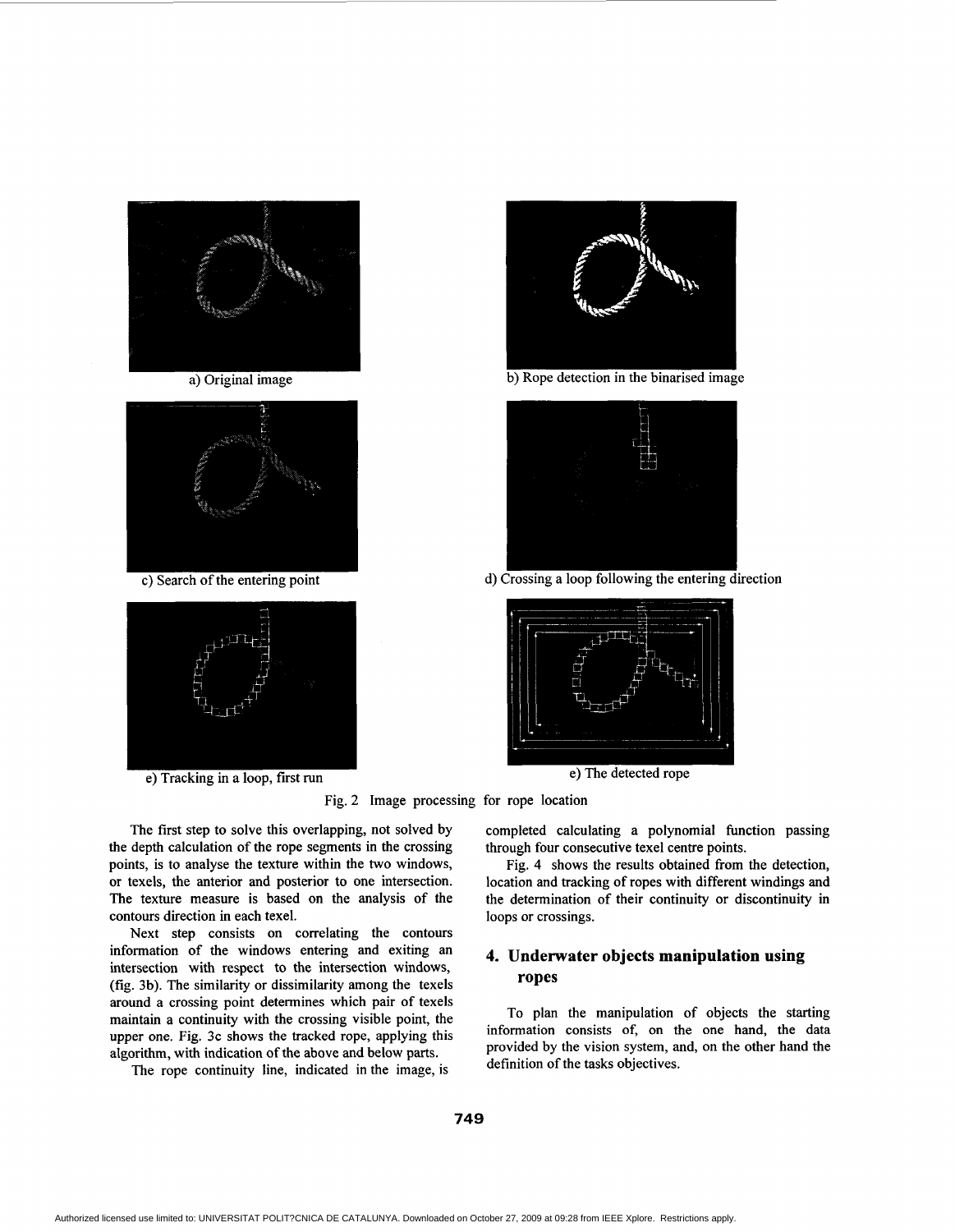<span id="page-3-0"></span>

a) Contour image



b) overlapping solving by texture analysis



c) final tracked rope

# Figure 3. Rope location and solving of overlapping ambiguities.

From the above mentioned underwater common tasks we have studied the degree of difficulties in planning and executing some of them using ropes, taking into consideration both sensing and dexterity aspects.





Fig. **4** Examples of ropes detection and location

### **4. 1 Task definition**

The use of ropes implies the possibility of tying knots or performing simpler operations when specific auxiliary elements such as hooks are available.

The interpretation of scenes containing knots, in most cases twisted ropes, results to be specially difficult due to their texture.

**A** very frequent knot, the reef knot, is not ever as evidently interpretable as it is shown in fig. 5a., where it is drawn as an ideal knot. Reef knots usually appear as shown in fig.5b, where it can be appreciated how the rope texture difficult the clear vision of the knot itself. Another difficulty is demonstrated in fig.5c, where the knot orientation is not orthogonal to the vision plane.

To this difficulty we can add those derived from the own knots execution, not only in what refers to emulate the task carried out manually, with five dextrous fingers in each hand, but also due to the forces that have to be applied to tie a knot, and even more those required to loosen it. In the Garbi project we renounced, on the one hand to perform knots, and on the other hand to have dextrous hands.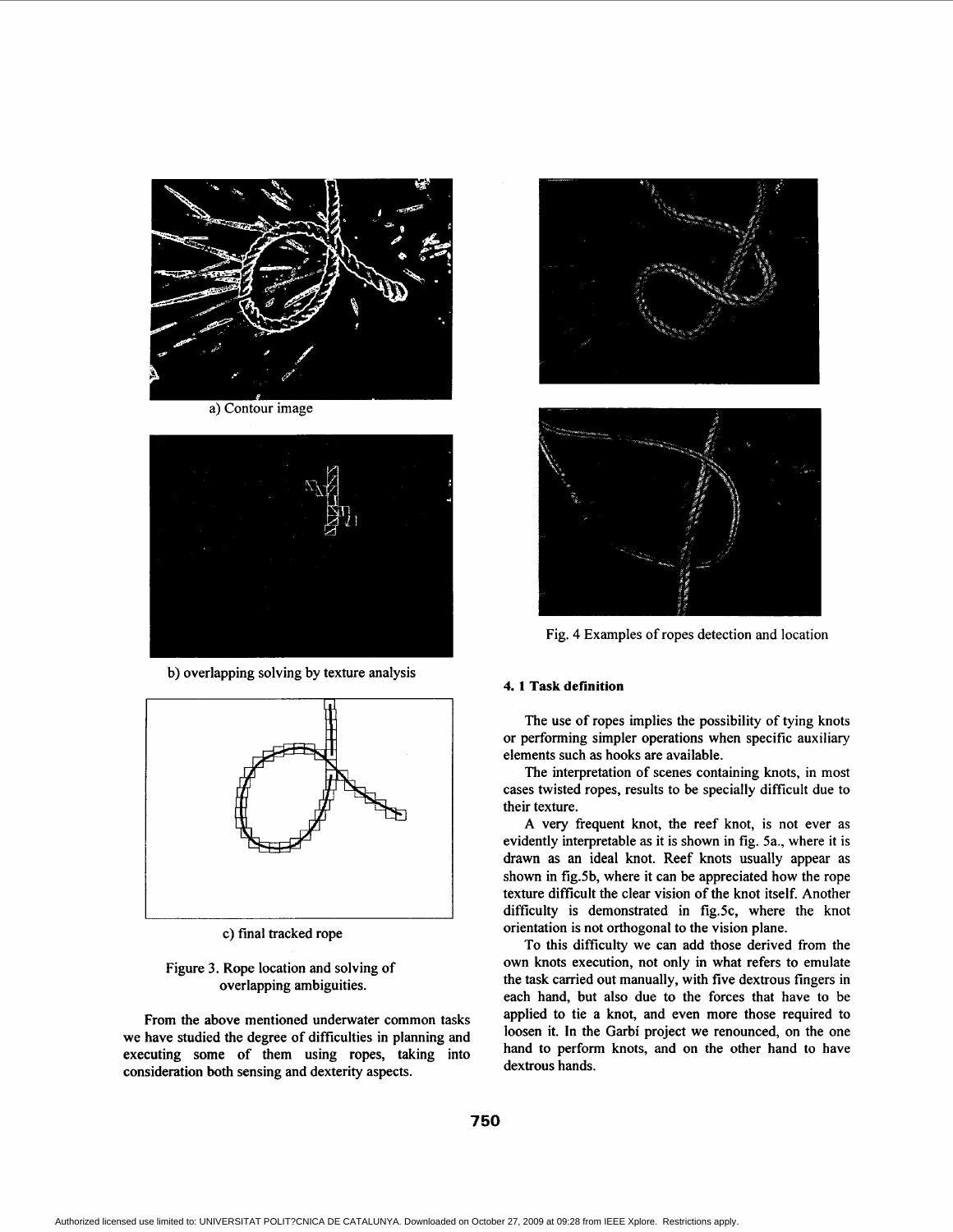

Figure *5.* Different views of a reef knot. a) an ideal knot, b) a realistic knot, c) a not orthogonal orientation

After these considerations, the task proposed to be performed is to surround and hold a solid object (Fig. 6) and by hitching it with a bow with the aid of a hook.

### **4.2 Vision aids for teleoperation**

To perform the above mentioned tasks, the human operator needs to perceive the scene in 3D. Instead of visualising a 3D scene, requiring the use of stereo glasses, the vision system supplies graphic indications to highlight the image. Over the rope, a colour coded line which colour intensity depends on the distance, provides, at the operator will, the required depth information.

A second visual aid consists on showing, when required by the operator, in the highlighted image, the estimated arms and grippers position, when they are occluded by an object in the scene

To ease the teleoperation task, the data used to feedback information about the robot position are those corresponding to the master arm encoders instead of those measured from the vehicle arms. Thus, the delay due to communication but mainly to execution time is avoided and consequently the stability problems are greatly reduced.

# **4.3 Hoisting strategy**

Different hoisting strategies can be used for parts retrieval depending on the characteristics of both, the ropes (standard or hook ended) and also of objects or parts

(perforated object, object with a hook, or compact). To hang perforated objects, the robot has to pass a rope end through the object hole or bow. The robot can be automatically guided from the data provided by the vision system.

In the case of compact objects, for instance pipes, the task to be performed is more complex. The robot arm has to surround the object with the rope, and to close the rope loop by hooking the rope hook into the own rope.

We have focussed our work to solve this later problem. To compensate the robot low number of d.o.f., the robot arms are also provided with a fixed hook, a passive support element. The function of these hooks is to hold the rope so as to easy the pulling movement and the rope location. The steps to be performed to complete the robot task for a hoisting operation are described bellow.

- 1. To grasp the rope hook end with the left gripper, being the rope end position provided by the vision system.
- 2. The left arm pulls the rope towards the right arm and passes it through its hook, then this arm grasps the rope hook.
- 3. The right arm pulls the rope surrounding one half of the object, while the left arm approaches the same point from the opposite direction
- 4. The left gripper grasps the rope hook from the right hand. At this point there is no visibility, but the hands position are defined by the arms configuration.
- 5. The left arm pulls the rope through the second half of the object.
- The left gripper hangs the rope hook in the rope section located on the hook of the right arm
- 7. Left gripper frees the rope from the hook of the right arm.

Some of these steps are more critical than others mainly considering the underwater environment, marine currents and so, where they are carried out. Steps 2, 4 and 6 present special difficulties. In step 2, the precision required to pass the rope through the arm hook can cause failures and to force to start again this actuation, it is also critical that the rope keeps on the hook all long the sequence. In step 4, the object to be removed does not allow the vision system to see the grippers. Thus, during this action there is no sensorial feedback about the correct



Figure 6 Schema of the task